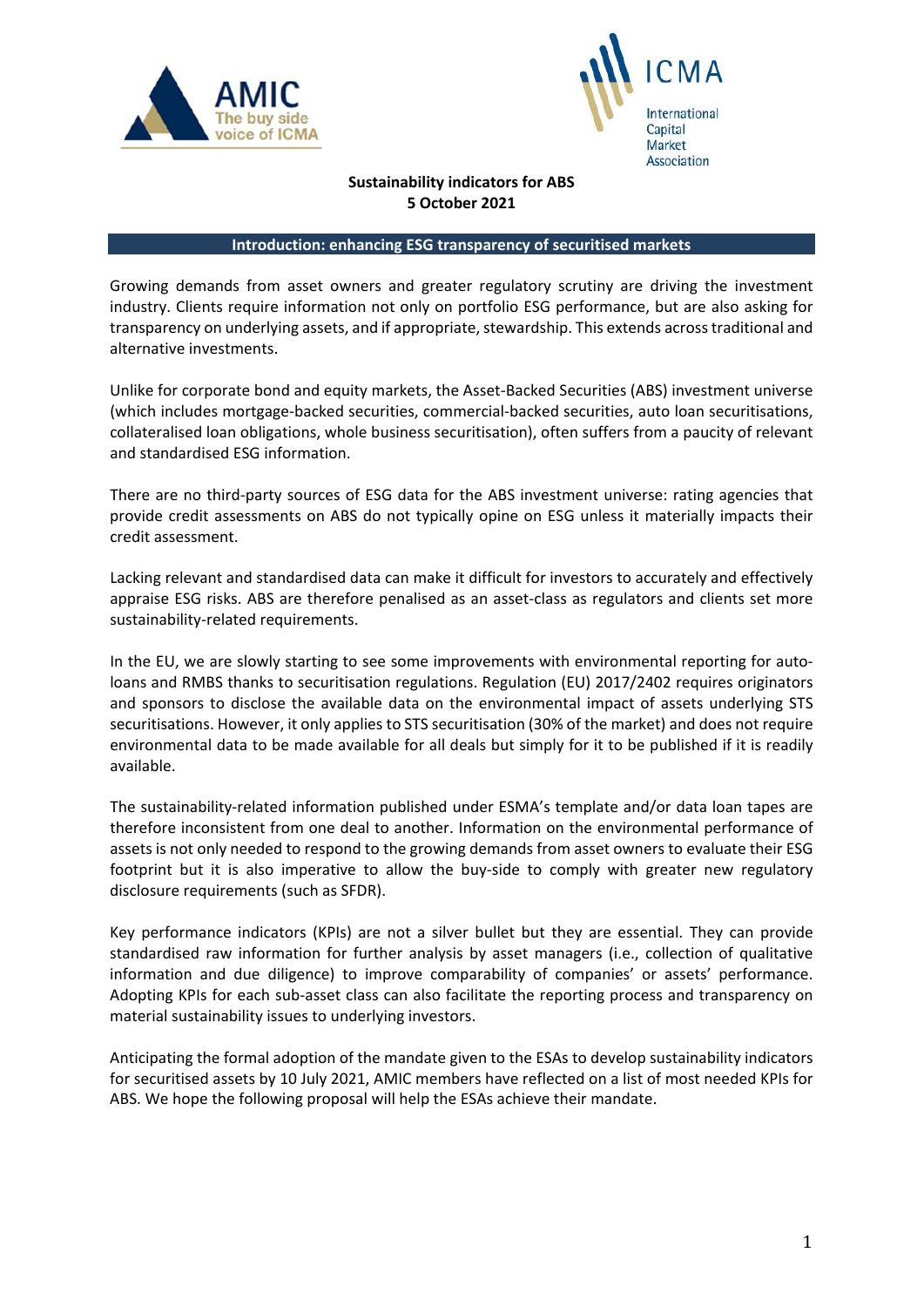- **(1) The characteristics of the asset class should reflect the choice of KPIs.** It's important to ensure that each sustainability indicator is actually relevant in the context of a specific ABS exposure and helpful to ESG investors and their clients. The EU Taxonomy criteria and SFDR 18 mandatory KPIs under the draft RTS might not always be the most appropriate set of sustainability metrics.
- **(2) Auto-loans, RMBS and CMBS should be prioritised**. Unfortunately, personal loans and credit card receivables cannot be precisely assessed. Priority should therefore be given to auto-loans, RMBS and CMBS. For CLOs, although it would be helpful to have data points as soon as possible, it is probably preferrable to wait for the finalisation of sustainability standards under CSRD, which hopefully will lead to the adoption of general and sectorial KPIs.
- **(3) Mandatory KPIs should be based on readily available or indispensable data points as a first step**. Although from a buy-side perspective we would like to see ambitious KPIs covering various sustainability aspects, we acknowledge the need to strike the balance between investors' needs and originators/obligors' capability to collect and communicate relevant information. We need to avoid situations where some missing data deter or stop some originators from bringing deals to the market. It may therefore be helpful to identify, as a first step, mandatory KPIs based on readily available or indispensable data points and a list of desired/optional KPIs.
- **(4) The KPIs should work across jurisdictions.** ABS investors and their clients invest globally via funds or discretionary portfolios. It's important to ensure that the KPIs work across jurisdictions to enable data reconciliation in order to assess the overall ESG footprint of a product.
- **(5) ESG KPIs should be adopted for both STS and non-STS markets.** The STS market represents only 30% of the market. We would encourage the EC to expand the KPIs, soon to be identified by the ESAs, to the non-STS market.
- **(6) Reporting should be updated:** The information needs to be updated on a regular basis (at least annually) to consider potential pool replenishment.
- **(7) Reporting against the environmental KPIs needs to be done on a loan by loan basis**, reporting for social & governance KPIs can be either on an aggregate basis or loan by loan (depending on the KPI).
- **(8) The information should be made available pre-issuance to inform investment decisions.**
- **(9) The information to be reported should be centralised by the European Data Warehouse.**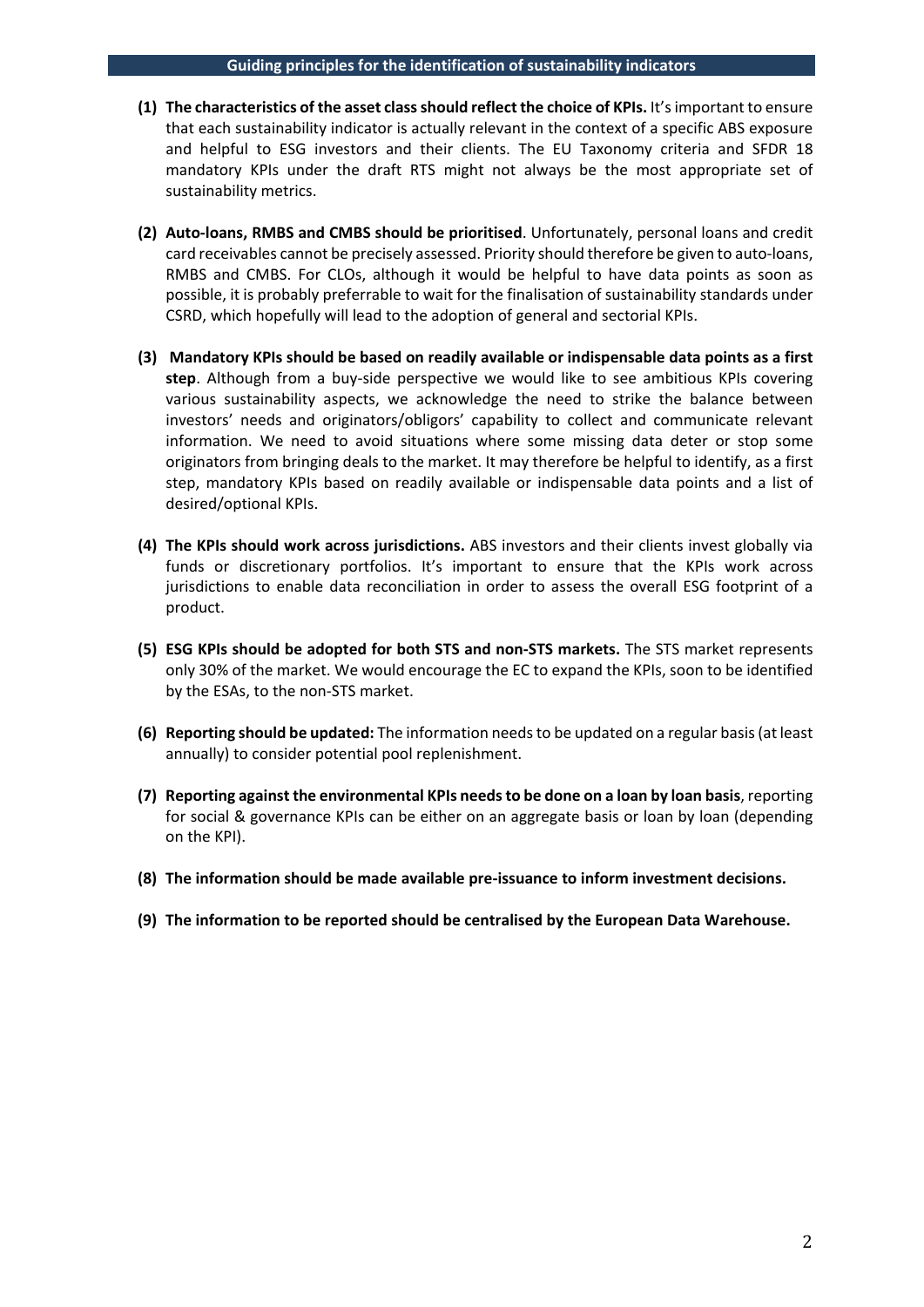### • **Environmental aspects**

Regarding environmental aspects, many data points are of interest to the buy-side but in the shortterm we recommend starting with the most basic yet crucial information, which is the average Co2 emissions of vehicles and the breakdown between the petrol, diesel, hybrid, fuel cell, other zeroemission and electric vehicles. Ideally, average well-to-wheel Co2 emissions of vehicles should be provided given that asset managers are expected to report on scope 1, 2 and 3 GHG emissions and the carbon footprint of all asset classes (including ABS) starting in 2023 (c.f. SFDR draft RTS). Lastly, car manufacturers and asset managers are supposed to report against the EU taxonomy starting in 2022. Originators/obligors should therefore be in a position to indicate whether vehicles are taxonomy aligned or not.

As car manufacturers are already shifting massively towards EVs, having a KPI allowing clear distinction between EVs will very soon become essential. One of the clear environmental challenges associated with EV production is that it is commodity/mining intensive. The mining processes used to extract lithium typically require using significant amounts of water. Two other components, cobalt and nickel, have respectively raised human rights and environmental concerns. In that context, having information on the average recyclability of vehicles and battery pack would be very helpful.

### • **Social aspects**

Some information on borrowers' profiles is currently provided via data tapes (income, deposit, employment status, APR). This may eventually be helpful to determinate if auto-loans ABS promote access to mobility. Completing these data points with the following information would allow investors to better appraise any negative or positive social impact and in particular to what extent the loan considers:

- Accessibility:
	- $\circ$  Does the borrower qualify under any underserved methodology (e.g. resident in an area of deprivation or in an area of affluence)? Methodologies should be disclosed with a numerical output.
	- $\circ$  Is the borrower a recipient of any social incentives or benefits (it could be based on any government programme)?
- Affordability:
	- $\circ$  Any scores and methodologies to show the level borrowers can absorb payments.
	- o Details on the methodology, if any, to protect borrower from usurious costs to improve affordability
	- o Additional social borrower protections (which may reduce recoveries).

Now considering vehicles and potential adverse impacts on society, communication of the average safety score of the fleet (e.g., NCAP, Euro NCAP) would be valuable to investors and should be readily available information.

To further appraise social impacts, asset managers may have to refer to the CSR reports of car manufacturers, which hopefully will be further improved and standardised when NFRD is reviewed. Transactions originated and serviced by unlisted originator-servicers (where no CSR report is published) should populate the relevant KPIs identified under the NFRD (and soon CSRD).

### • **Governance aspects**

No transaction specific Governance KPIs were identified for auto-loans/leases ABS. Portfolio managers will have to refer to the obligors' practices and policies to appraise any risk or opportunity related to governance matters.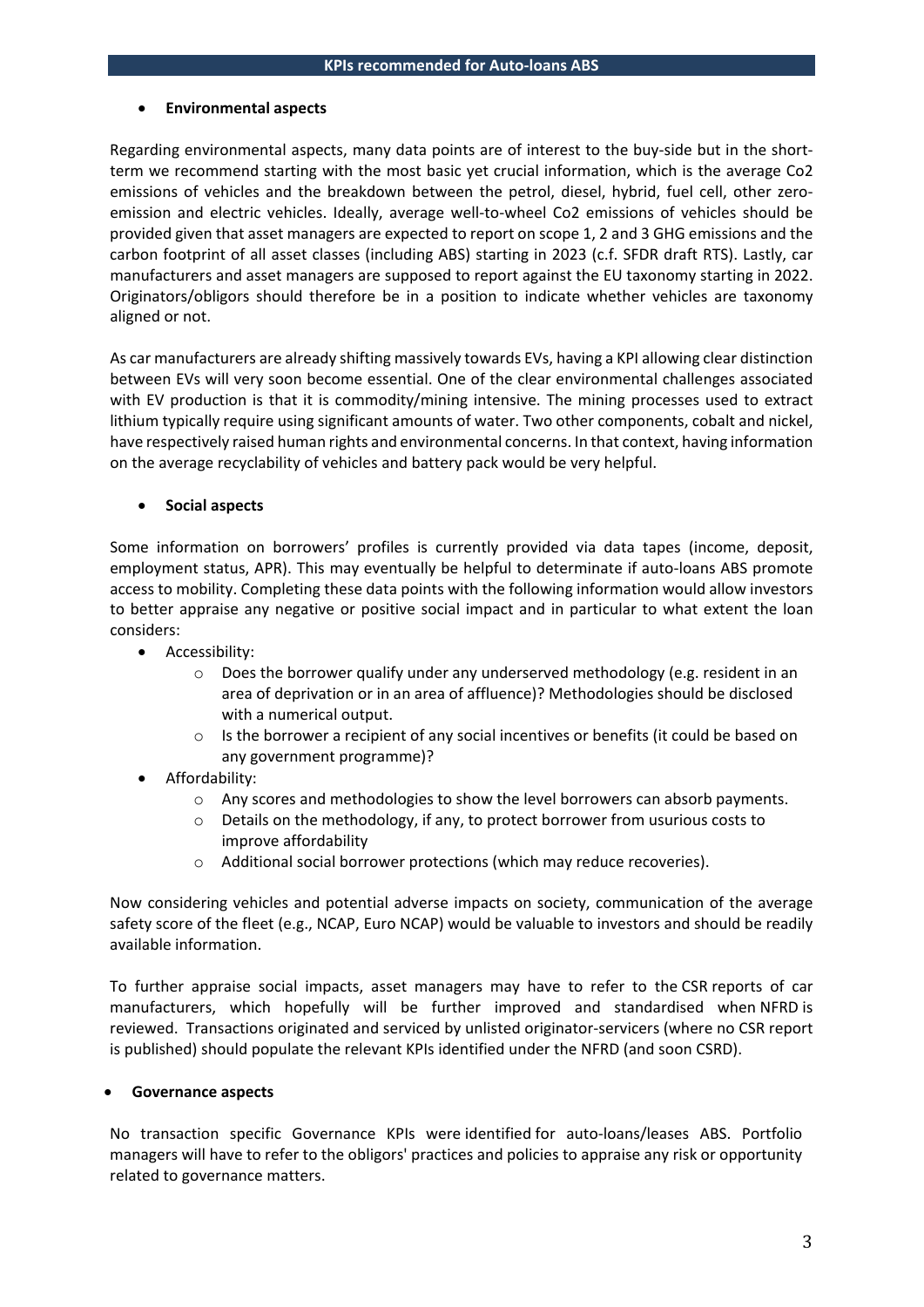But, when relevant, originators/obligors should report against the governance KPIs identified under the SFDR draft RTS (until NFRD is reviewed):

- o Compliance and process to control compliance with the UNGC principles or OECD Guidelines for Multinational Enterprises
- o Unadjusted gender pay gap
- o Board gender diversity

Transactions originated & serviced by unlisted originator-servicers should also populate relevant parts of [AFME Securitisation ESG Due Diligence Questionnaire.](https://www.afme.eu/Portals/0/DispatchFeaturedImages/ESG%20Disclosure%20and%20Diligence%20Practices%20for%20the%20European%20Securitisation%20Market%20FINAL-2.pdf)

#### **KPIs recommended for RMBS/CMBS**

### **Environmental aspects**

Buildings account for 36% of global energy use through their construction and operation and 40% of the energy-related carbon dioxide emissions. Measuring, tracking/improving and comparing the environmental footprints of buildings are therefore essential to asset owners. Despite the existence of readily available information, due to the many industry standards (BREEAM, SKA, LEED, Fitwel, WELL) and regulatory obligations (EPC ratings) in place, this is not often passed on to RMBS investors. Information on basic but yet very important environment indicators are needed so that RMBS remain investable in an age when ESG investing is becoming the new norm.

### **Here are the most needed data points which we believe should be systematically communicated:**

- **Scope 1, 2 and 3 GHG emissions** are needed to calculate other metrics such as carbon footprint of assets, conduct climate scenario analysis and to construct portfolios according to the temperature outcomes (e.g. Paris Agreement). It is also needed to comply with industry standards such as the GRESB and upcoming regulatory obligations (e.g. product disclosure under the proposed UK FCA enhanced climate-related disclosures). The ongoing energy consumption of buildings makes up for the majority share of building's overall carbon emissions profile. Calculating emissions can be complicated due to electricity multiple generating sources but can be estimated.
- **Energy Performance**: The **Primary Energy Demand** (PED) (which is the calculated amount of energy needed to meet the energy demand associated with the typical uses of a building expressed by a numeric indicator of total primary energy use in kWh/m2 per year) and the **Energy Performance Certificate** (EPC) ratings are two valuable KPIs. These data points will be needed to report against one of the mandatory SFDR KPIs and should therefore also be mandatory. 'Inefficient real estate assets':

((Value of real estate assets built before 31/12/2020 with EPC of C or below) + (Value of real estate assets built after 31/12/2020 with PED below NZEB in Directive 2010/31/EU)) Value of real estate assets required to abide by EPC and NZEB rules

### **Other desired information on environmental aspects:**

- **Energy performance**:
	- o Details on any contractual changes linked to the energy performance of the property would also be valuable information (e.g. payment to borrowers or a change in the rate of interest).
	- $\circ$  Knowing if the property has energy generation capabilities, such as solar panels, other technologies promoting energy independence or any energy efficiency equipment.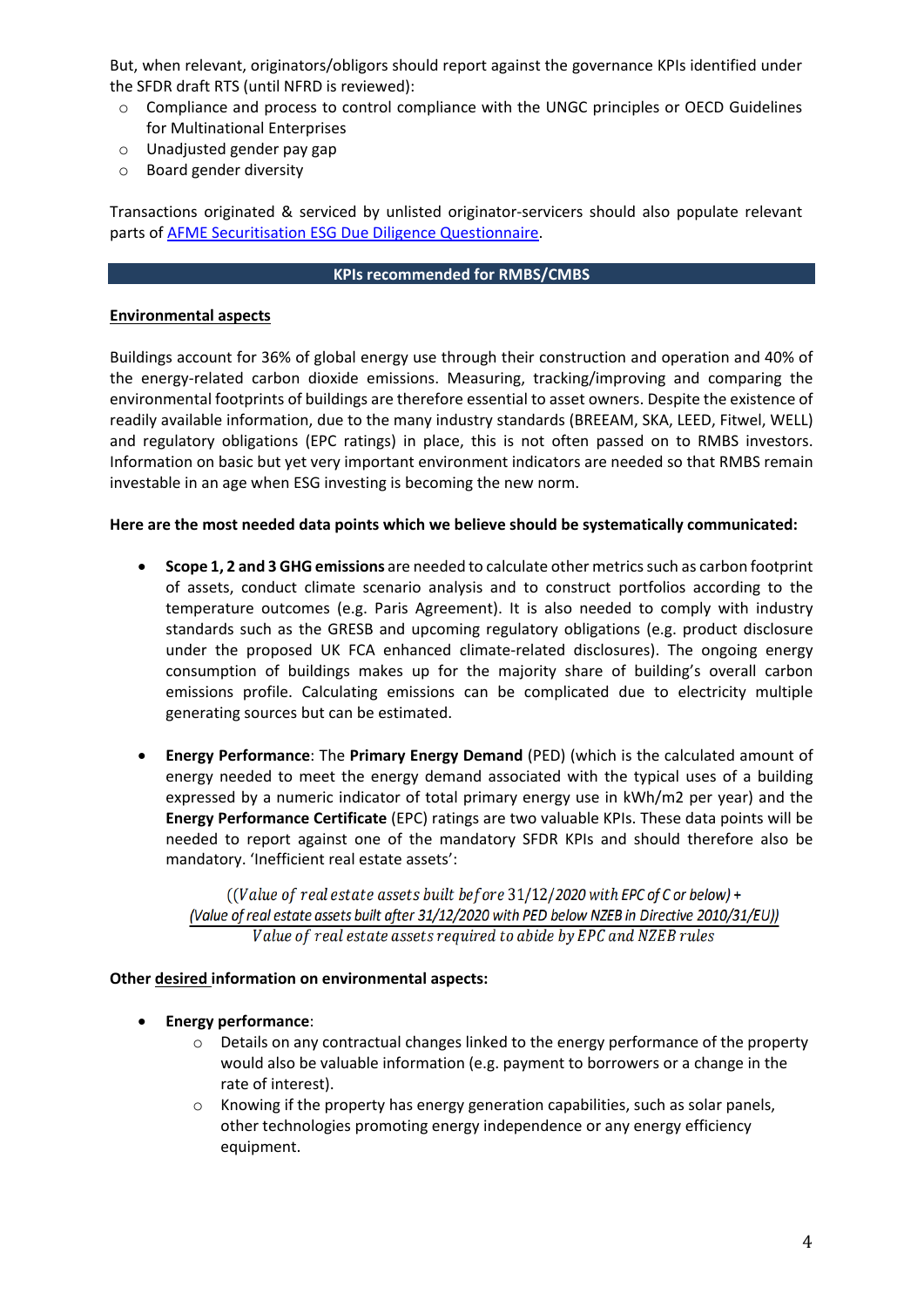- **Water Management:** Water management is identified as an important environmental KPI for buildings and is part of several reporting standards. For a building to qualify as sustainable under the EU Taxonomy, not only it needs to respect a certain level of energy performance, but its water appliances also need to meet certain quantitative requirements (water flow of taps, toilets, showers: x litres per minute). We have identified the communication of the water performance of buildings (e.g. SASB KPI: withdrawal data coverage as a percentage of total floor area) as a desired piece of information.
- **Physical risks due to climate change:** "*35% of REITs' properties are exposed to climate hazards. Of these, 17% of properties are exposed to inland flood risk, 6% to sea level rise and coastal floods and 12% to hurricanes or typhoons.* " [1](#page-4-0) Assessing climate risk is not only sound risk management but it will become a legal obligation under EU rules (SFDR, amendments to MiFID, UCITS, AIFMD, IDD). In that context and when it comes to RMBS, communication on area of properties located in regions subject to physical risks due to climate change would be desired (example SASB KPI: area of properties located in 100-year flood zones). If the above is not possible, servicers could develop a methodology to evaluate the physical climate risks on a regional basis as a proxy, which could then be disclosed.

# **Social aspects**

Some information on borrowers' profiles is usually provided via loan data tapes to appraise credit risk (income, deposit, employment status, APR). Completing these data points with the following information would allow investors to better appraise any negative or positive social impact and in particular to what extent the loan considers:

- **Accessibility:**
	- $\circ$  Does the borrower qualify under any underserved methodology (e.g. resident in an area of deprivation or in an area of affluence)? Methodologies should be disclosed with a numerical output.
	- $\circ$  Is the borrower a recipient of any social incentives or benefits (it could be based on any government programme)?
- **Affordability**:
	- o Any scores and methodologies to show the level borrowers can absorb payments.
	- o Details on the methodology, if any, to protect borrowers from usurious costs to improve affordability
	- o Additional social borrower protections (which may reduce recoveries).

## **Governance aspects**

No transaction specific Governance KPIs were identified for RMBS. But, when relevant, originators/obligors should report against the governance KPIs identified under the SFDR draft RTS (until NFRD is reviewed):

- o Compliance and process to control compliance with the UNGC principles or OECD Guidelines for Multinational Enterprises
- o Unadjusted gender pay gap
- o Board gender diversity

Transactions originated & serviced by unlisted originator-servicers should also populate relevant parts of [AFME Securitisation ESG Due Diligence Questionnaire.](https://www.afme.eu/Portals/0/DispatchFeaturedImages/ESG%20Disclosure%20and%20Diligence%20Practices%20for%20the%20European%20Securitisation%20Market%20FINAL-2.pdf)

<span id="page-4-0"></span><sup>1</sup> https://427mt.com/2018/10/11/climate-risk-real-estate-investment-trusts/